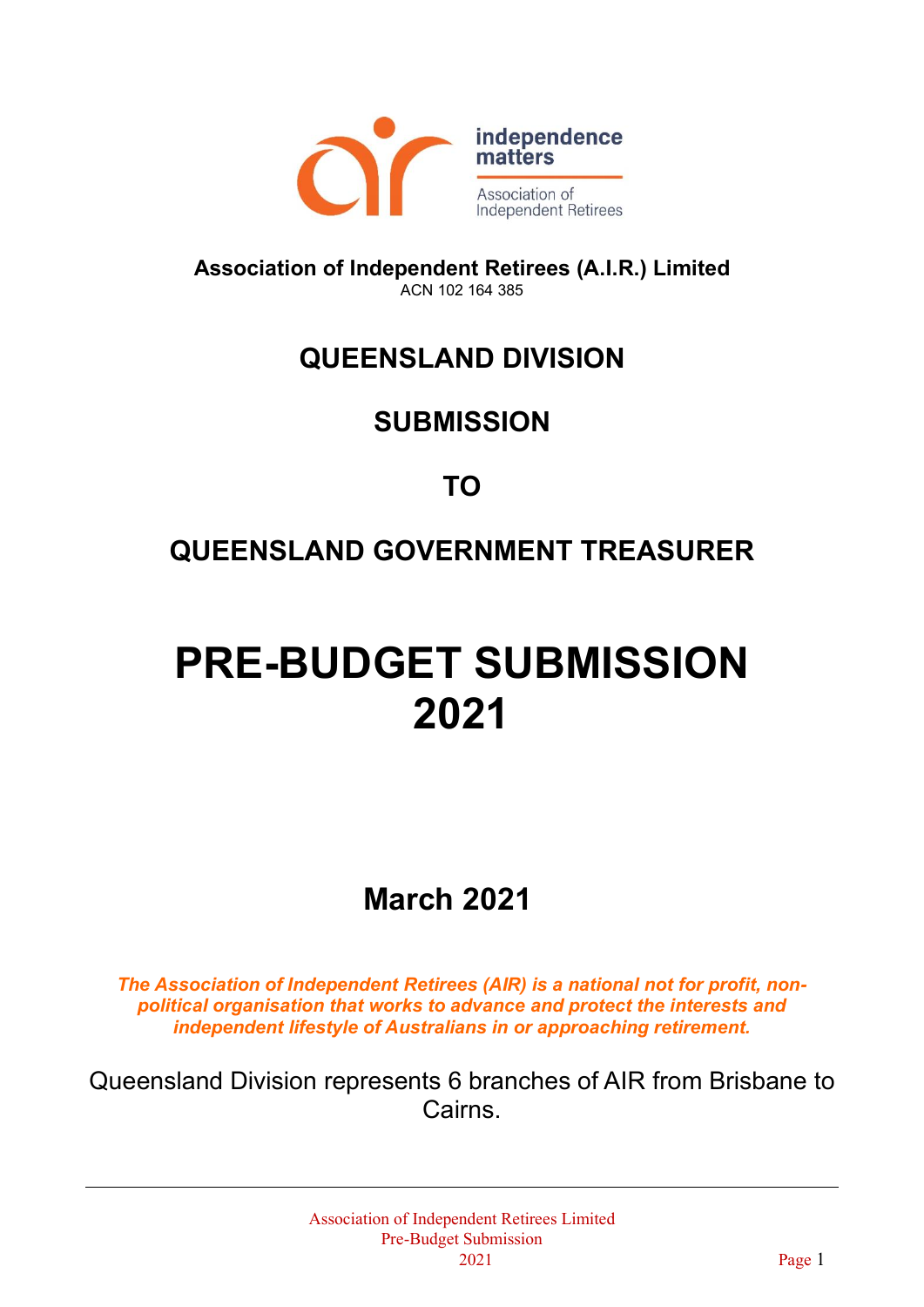## **INTRODUCTION**

The Association of Independent Retirees (A.I.R.) Limited was formed in Queensland in 1990. AIR is now a National, not-for-profit, non-party political organisation. Members are Australian residents who intend to be or are fully or partly self-funded in retirement. AIR is the peak body representing the interests of retirees who have planned for a sustainable retirement, not wholly reliant on the Government.

Members of AIR have a wide range of views, however, they all expect Government policies to be fair and non-discriminatory. Escalating costs, tightening fiscal markets, low interest rates and the COVID-19 pandemic have impacted negatively on retirees. In preparing this Submission, the Government's difficult fiscal circumstances have been recognised.

The Association of Independent Retirees (AIR) Limited welcomes the opportunity to provide the following Pre-Budget Submission containing recommendations across areas of key concern to current and future fully and partly self-funded retirees.

The principal matters are:

- (i) Cost of domestic electricity;
- (ii) Maintain Concession funding for Seniors; and
- (iii) Provide a reduction in stamp duty or concessions when Seniors downsize from their principal residence.

Other matters that should also be considered include:

- (iv) Ensure that the word AUSTRALIA features on all Birth, Death and Marriage certificates issued in Queensland.
- (v) Increase the Patient Travel Subsidy;

(vi) Provide Seniors with the same Queensland Rail Travel Entitlements as Queensland Pensioners;

(vii) Lift the base value of commercial properties for Land Tax in line with inflation

The Australian Bureau of Statistics indicate that persons over 65 represent about 20% of the population eligible to vote in Queensland. The majority of these would be retirees. In addition, there is another 15% in the 55 to 65 cohort that are either retired or considering retirement.

Should you require any further details in relation to this Submission or other matters, please do not hesitate to contact Bernard Treston ( $\frac{6}{9}$  0424615083, E bernardtreston ( $\frac{2}{9}$  mail.com) President, Queensland Division, Association of Independent Retirees (AIR) Ltd.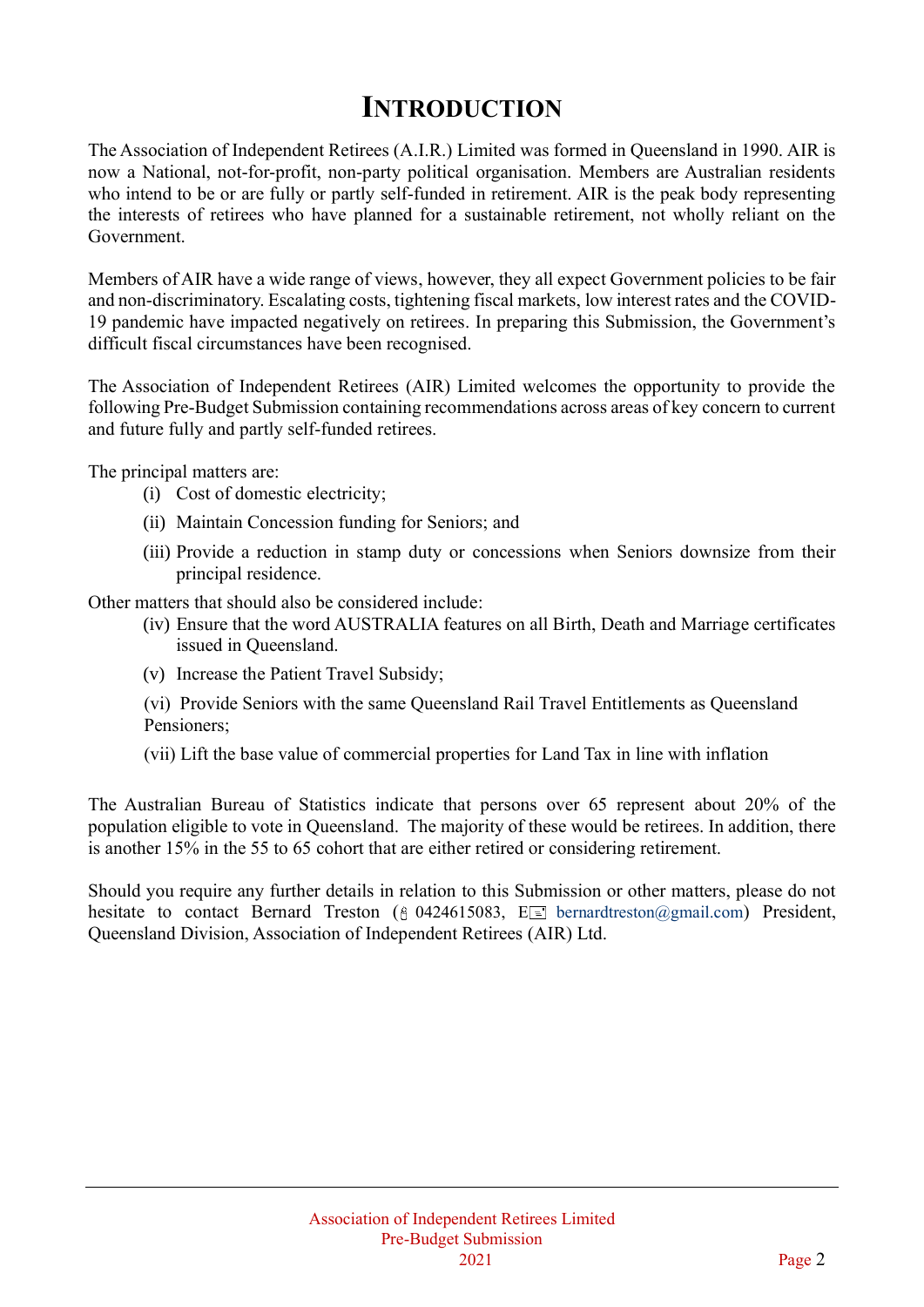## **DISCUSSION OF ISSUES**

#### **ISSUES OF HIGH IMPORTANCE**

#### **ISSUE 1 — Cost of domestic electricity**

Electricity costs need to be brought under control and reduced to manageable levels for home owners. Big increases in the cost of domestic electricity over recent years have been identified as a significant concern to retirees — particularly those on limited income from investments.

**Rationale -** It is important that the Qld Government takes a forceful stand not to be burdened with any flow on effects from policies of the other States which have produced unreliable supplies of power. The recommendations from the National Electricity Inquiry into power supplies across Australia need to be implemented.

Queenslanders now pay some of the highest electricity charges in the world. The supply of electricity was originally a service to the community but is now a money-making enterprise. The QCA wrongly uses as consultants ACIL Allen who are also used by AER to review the default market offer on tariffs. The spot price is now around \$40 per meg W hour and ACILs report is using a figure of \$81 which gives a distorted price hitting the consumers.

The rapid improvement (and affordability) in solar battery storage technology over the next few years will see more and more households that have solar panels drop off the network due to the everincreasing cost of grid electricity supply.

In view of the severe impact of the increases in domestic tariff and supply costs, the entire generation, distribution and supply system is overdue for a major restructuring that should be focused on lowering consumer costs and removing inefficiencies, "gold plating" and "price gouging" that has reportedly been occurring. **But, regional Queensland consumers have not seen any relief.**

#### **ISSUE 2 — Maintain Concession Funding for Seniors**

Continue the existing level and eligibility for Concessions currently available to Seniors Card holders and Pensioners.

**Rationale -** AIR Queensland Division is appreciative that the Queensland Government is committed to the maintaining of Seniors' Concessions. It is important that those Concessions are also agreed for the 2021-2022 fiscal year.

Cost of living increases have been so high in recent times that retirees on limited incomes are in no position to absorb increases and still maintain a reasonable lifestyle. Without the Concessions, many more will struggle to pay utility bills such as rates, water and electricity on time. The fallout is that the State Government should step in with some form of assistance. But more needs to be done, particularly providing bigger concessions on public transport for Senior Card holders.

**ISSUE 3 — Provide a reduction in stamp duty when Seniors downsize their principal residence** Allow a reduction in the rate of transfer duty for retirees over 65 who are downsizing accommodation for health, financial hardship or other reasons.

**Rationale -** Stamp duty is paid when a property is purchased. The Queensland Government does offer some concessions when the residence being transferred is the principal residence. Even more generous concessions are offered to first home buyers.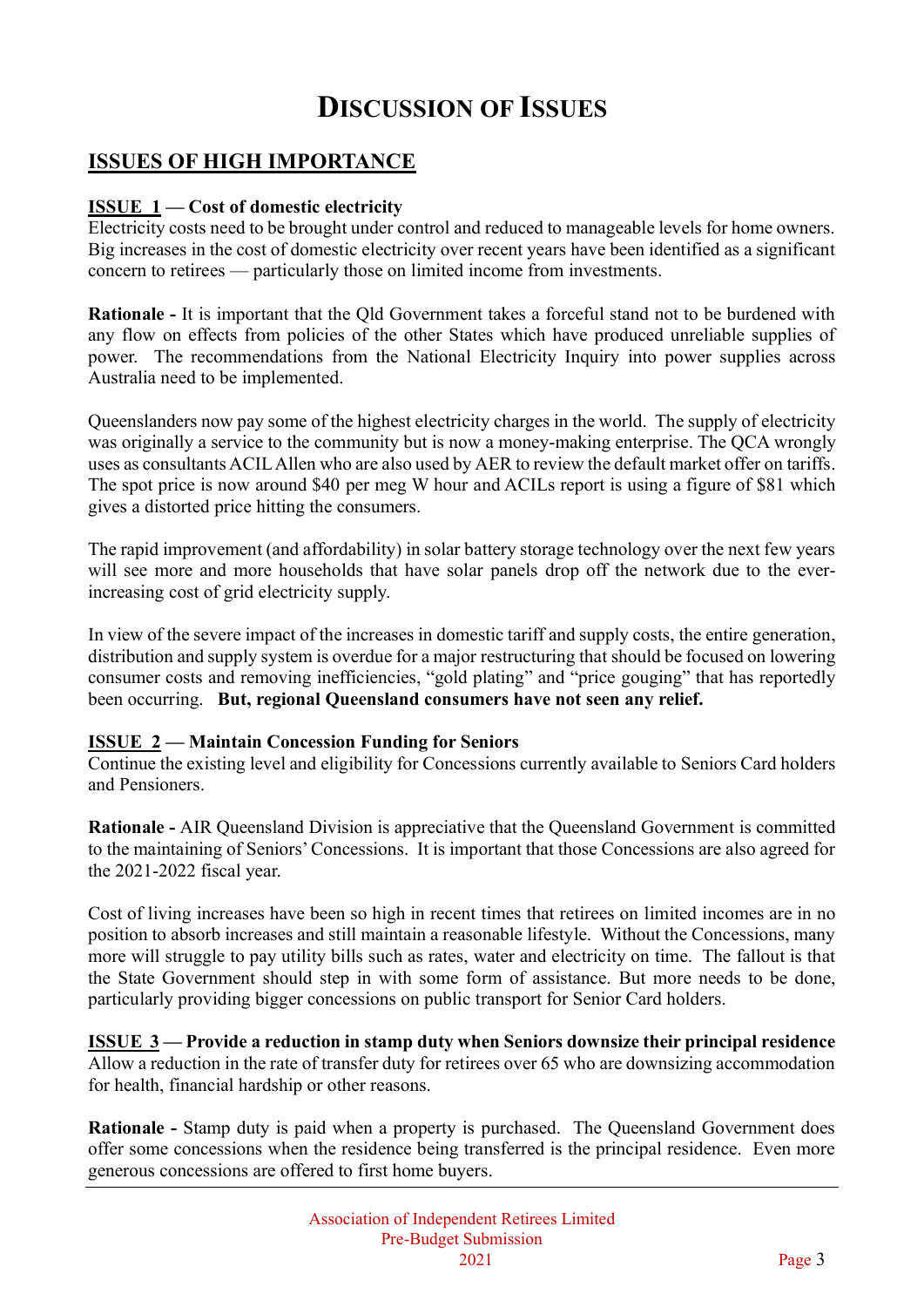State stamp duty was to be progressively removed following implementation of the Goods and Services Tax (GST). This has generally not occurred. In Tasmania a discount is applied for seniors downsizing their principal place of residence.

The Federal Coalition Government has taken the initiative by addressing downsizing with its implementation of a means of placing some of the proceeds into a superannuation fund.

With increases in local government rates, utility services and other costs of living, many retirees on limited incomes cannot continue to afford the cost of living in the family home. They have little choice but to downsize from the traditional family home and move to smaller domiciles often in the form of town houses, home units or retirement villages.

A major detractor to making the decision to downsize is the amount of stamp duty that people are obliged to pay to secure an alternate property, potentially reducing the financial benefits of moving.

Stamp duty can amount to a considerable sum when a retiree is buying into a retirement village or a smaller residence. If stamp duty was reduced (or preferably eliminated completely) for retirees downsizing, it would make the financial considerations of relocating somewhat easier. It would likely stimulate the building of more retirement villages and similar group title properties that are suitable for retirees

#### **STAMP DUTY was increased on Insurance contracts.**

This move by the Government needs to be reversed as it has had a detrimental effect on industry and has placed an unfair burden on all involved. Insurance is an important issue with retirees.

#### **OTHER ISSUES**

#### **ISSUE 4 –Providing the word "Australia" on Birth, Death and Marriage Certificates.**

**Rationale -** It is surprising that these Certificates have not changed over the years. They are required for various purposes. Not only are they needed in Australia, but from time to time for proof overseas. It is difficult enough proving the information on these documents without having to prove that they are actually Australian records.

#### **ISSUE 5— Increase the Patient Travel Subsidy for accommodation**

The "commercial accommodation" component of the Patient Travel Subsidy Scheme remains at \$60 / person / night and is a definite assistance to patients but requires reviewing in line with current accommodation costs. No change is being advocated to the "private accommodation" subsidy.

**Rationale -** Country patients do not have the same access to medical services as those living in major cities. Accordingly, the Patient Travel Subsidy is intended to address the problem of country people having to travel large distances for medical specialist appointments and services.

As a direct result of being old, retirees generally require more specialist medical treatment. An increase in the commercial accommodation subsidiary would greatly assist in overcoming some of the huge cost imposed on country-based retirees having to seek medical assistance in major towns.